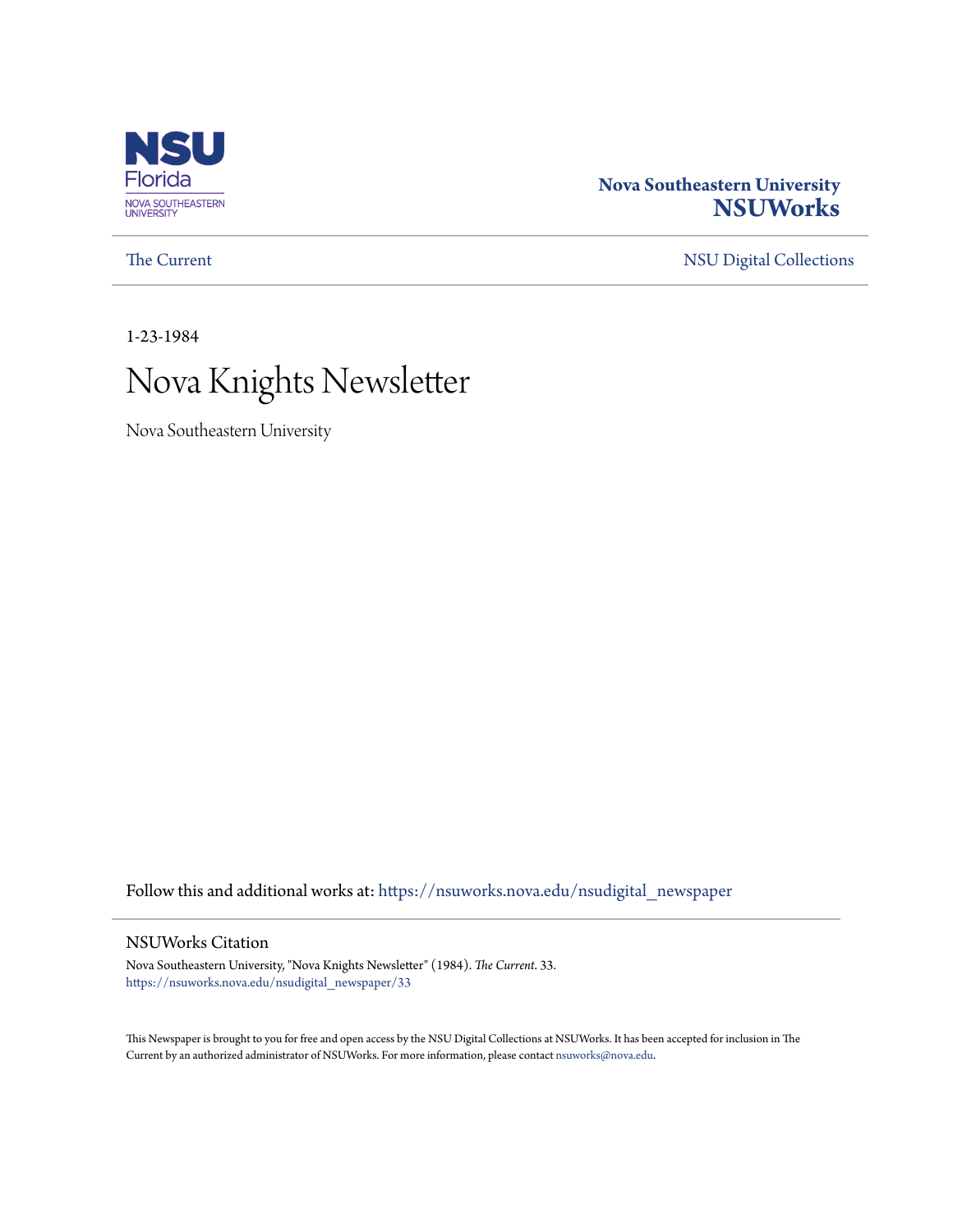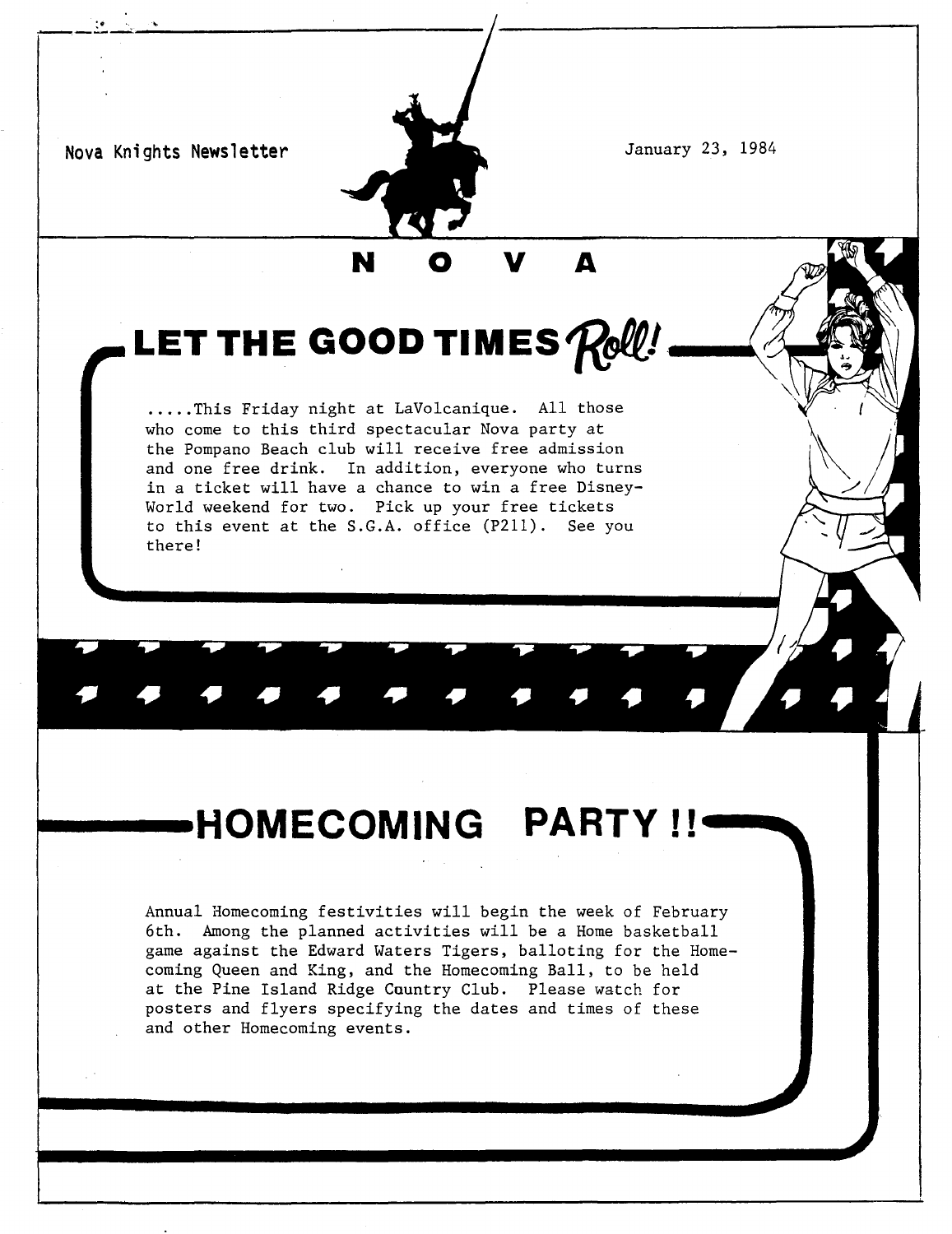There will be a meeting concerning the formation of a Fraternity on Thursday, January 26th at both 1:00pm and 3:30pm in the S.G.A. Office. Those interested should plan to attend either of these two meetings.

### E D ITO R I A L

\*\*\*\*\*\*\*\*\*\*\*\*\*\*\*\*\*\*\*\*\*\*\*\*\*\*\*\*\*\*\*\*\*\*\*\*\*\*\*\*\*\*\*\*\*\*\*\*\*\*\*\*\*\*\*\*\*\*\*\*\*\*\*\*\*\*\*\*\*\*\*\*\*\*\*\*\*\*\*\*\*\*\*\*\*\*\*\*\*\*\*

We place too much faith in a media that misleads us in order to keep us as an audience. Reports are slanted to make them more interesting and palatable, sometimes changing the facts in the process. In our country, "freedom of the press" is twisted into freedom for the press to turn a profit. The closest example of freedom of the press is in Hustler magazine. Look past the pictures and you will find a series of controversial articles with strong social and political messages. This could be why the publisher, Larry Flynt, is frequently arrested (Freedom of the press?). Perhaps we need a Radio America or underground magazine to tell us the truth. We criticize Cuba and Russia for feeding their people propaganda, without realizing we ourselves are fed a propaganda much stronger because ours is almost subliminal. Controversial incidents such as the Vietnam War and the "situation" in Lebanon have been covered by the news with a pro American/Israeli slant, noticeable only from the outside (a neutral country).

The American media must profit from an American audience. They tell uS what we want to hear and make us feel informed, and we buy their newspapers and watch their news programs. We have a need to know what is going on around us. But because we enjoy being entertained more than we enjoy being informed, we encourage a slant of the same magnitude as that which is imposed by the Russian government on the Russian media. To accept the word of the media as the absolute truth without realizing that they have political and financial obligations first, that we are that market, and then to criticize other countries for their new coverage is hypocrisy.

> --Anthony Arculeo, C.O. (Conscientious Observer)

Nova University Basketball T-Shirts may be purchased from Coach Hansley in Room <sup>249</sup> for \$6.00. Purchase <sup>a</sup> shirt and wear it to the remainder 6f our Home games.

\*\*\*\*\*\*\*\*\*\*\*\*\*\*\*\*\*\*\*\*\*\*\*\*\*\*\*\*\*\*\*\*\*\*\*\*\*\*\*\*\*\*\*\*\*\*\*\*\*\*\*\*\*\*\*\*\*\*\*\*\*\*\*\*\*\*\*\*\*\*\*\*\*\*\*\*\*\*\*\*\*\*\*\*\*\*\*\*\*\*\*

\*\*\*\*\*\*\*\*\*\*~\*\*\*\*\*\*\*\*\*\*\*\*\*\*\*\*\*\*\*\*\*\*\*\*\*\*\*\*\*\*\*\*\*\*\*\*\*\*\*\*\*\*\*\*\*\*\*\*\*\*\*\*\*\*\*\*\*\*\*\*\*\*\*\*\*\*\*\*\*\*\*\*\*\*\*\*\*\*\*\*

Public Relations company seeking outgoing, energetic, ambitious students for part-time promoting of special events and parties. High earnings, flexible hours. Call 565-1569 9:00 a.m. - 5:00 p.m. for appointment.

 $\overline{z}$